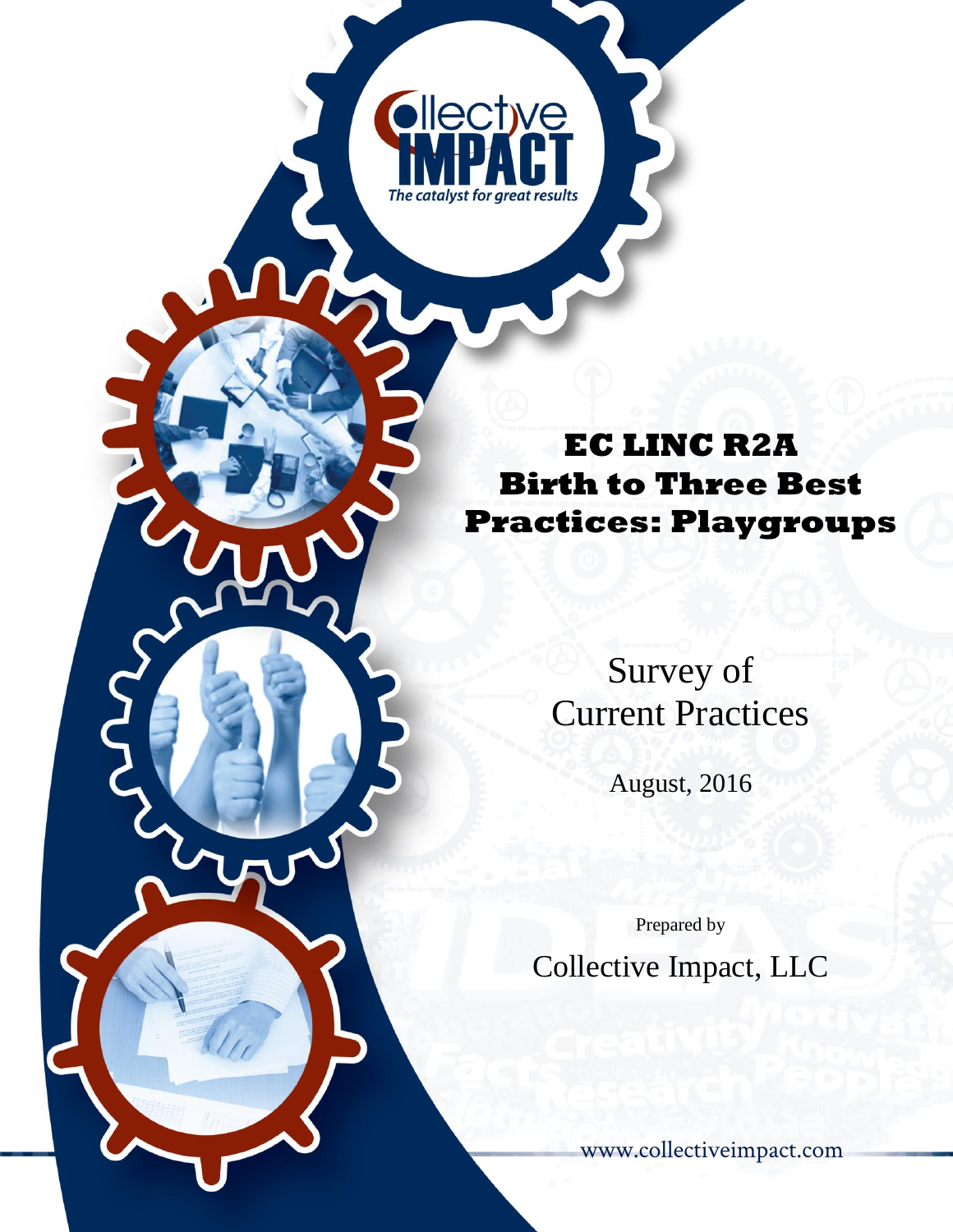# Survey of Current Practices

Collective Impact completed a survey of current playgroup practices with EC LINC R2A partners in September of 2016. This document summarizes the responses received from twelve respondents. Since the partners may run several different types of playgroups, more than one response per question may appear. In addition, respondents did not supply responses to every question, as the question may not have been applicable to their services.

# **1. Playgroup Target Population**

| <b>Target Population</b>                                           | <b>Number of</b><br><b>Playgroups Serving</b><br>the Population |
|--------------------------------------------------------------------|-----------------------------------------------------------------|
| No target population, serve all interested families                |                                                                 |
| <b>Homeless Families</b>                                           |                                                                 |
| New Families in the Community                                      | 3                                                               |
| <b>Culturally and Linguistically Diverse Families</b>              | h                                                               |
| Families of Children with Special Needs                            | 4                                                               |
| <b>First Time Parents</b>                                          | 2                                                               |
| <b>Teen Parents</b>                                                | ◠                                                               |
| Parents at Risk for Child Protective Services Intervention         |                                                                 |
| Parents Receiving Services from Child Protective Services          |                                                                 |
| Parents Experiencing Mental Health Issues                          | 2                                                               |
| <b>Parents with Substance Abuse Issues</b>                         |                                                                 |
| <b>Families Experiencing Poverty</b>                               |                                                                 |
| Other: Families with infants age 6 weeks to 1 year old             |                                                                 |
| Other: Parents of children not in licensed child care or preschool |                                                                 |

The majority of respondents replied that their playgroups targeted several demographics at once, primarily culturally and linguistically diverse families who are also experiencing poverty.

#### **2. Parent Recruitment**

| <b>Recruitment Method</b>                 | <b>Response</b> |
|-------------------------------------------|-----------------|
| Referrals from other agencies or programs |                 |
| Community outreach activities             |                 |
| <b>Community Bulletin Boards</b>          |                 |
| Personal Invitation from the agency       |                 |
| Word of mouth                             |                 |
| Websites/Social Media                     |                 |
| <b>Public Service Announcements</b>       |                 |
| Recreation guide                          |                 |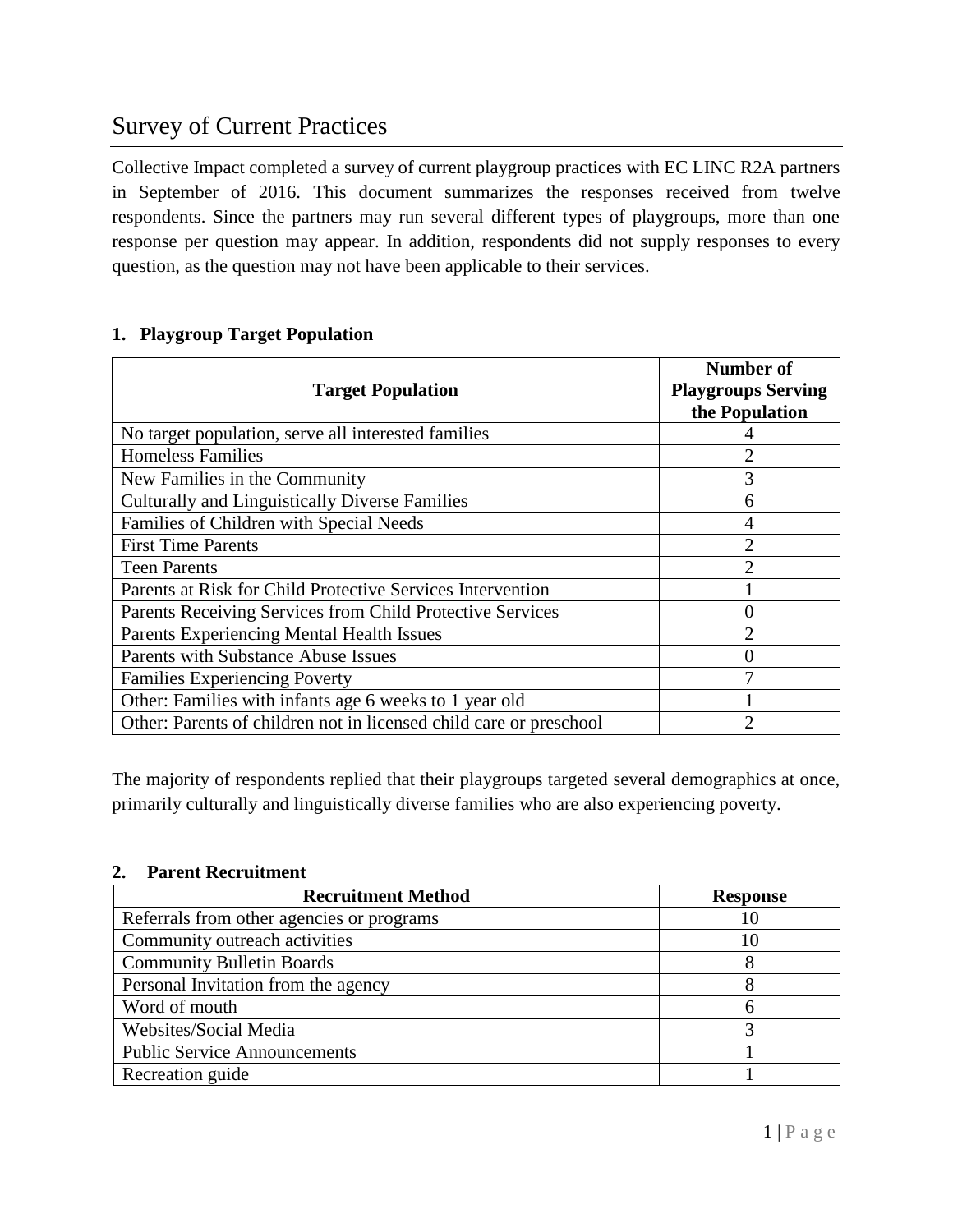Respondents reported using a variety of methods to recruit families to the playgroup. The most common methods are community outreach and referrals from other programs. Others report the use of personal invitations and word of mouth.

| <b>Procedure</b>                               | <b>Responses</b> |
|------------------------------------------------|------------------|
| Intake Appointment                             |                  |
| Intake Form Only                               |                  |
| <b>Registration Process</b>                    |                  |
| Ages and Stages Questionnaire                  |                  |
| No intake or registration, parents can drop in |                  |

# **3. Intake Procedures and Data Collection**

Only one respondent stated that they did not collect initial demographic information on families, and allowed parents to drop in at any time. All other respondents report collecting demographic information and some report using this opportunity to collect preservice data on families in the programs. Other respondents reported assessing the developmental needs of children at intake, as well.

# **4. Intake and Ongoing Parent Engagement**

Every respondent has practices in place to refer families to other services in the community, including health services, family economic supports, and culturally relevant services. Many respondents reported partnering with Help Me Grow, local Family Resource Centers, and mental health providers to supply parents with a full range of supports.

#### **5. Evaluation - Assessing Parent Satisfaction with Services**

| <b>Process</b>                           | <b>Responses</b> |
|------------------------------------------|------------------|
| <b>Parent Satisfaction Survey</b>        |                  |
| End of Year Focus Group                  |                  |
| Informal Parent Feedback                 |                  |
| In Development Process for Parent Survey |                  |
| No Process in Place                      |                  |

The majority of respondents stated that they used at least one method for assessing parent satisfaction with playgroup services, with two respondents using more than one method. Only one respondent stated that they were not currently using any tools to assess parent satisfaction.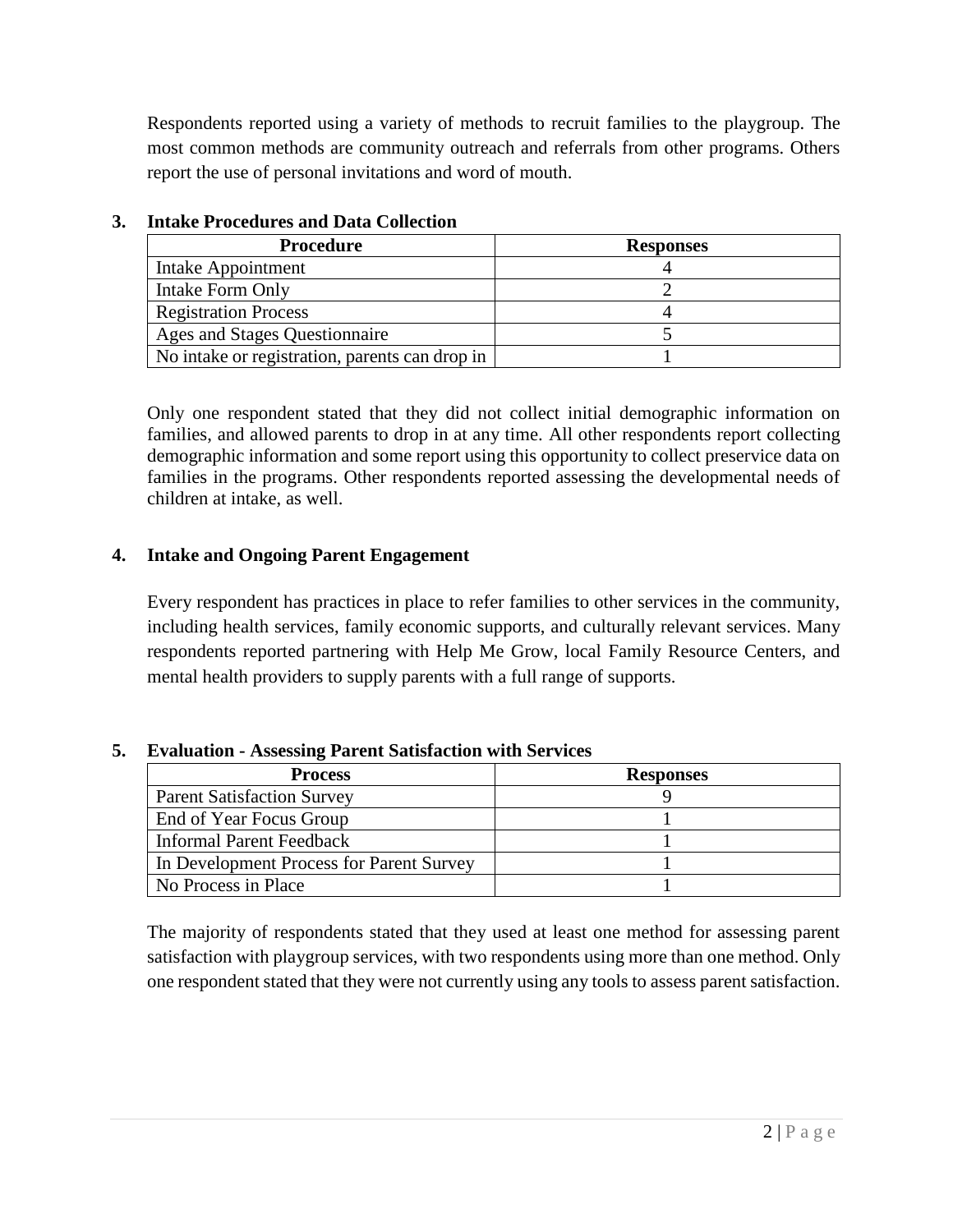| <b>Practice</b>                          | <b>Responses</b> |
|------------------------------------------|------------------|
| <b>Post Service Parent Survey</b>        |                  |
| Pre and Post Parent Surveys              |                  |
| <b>Review of Child Development Plans</b> |                  |
| Children's Feedback Council              |                  |
| No Measurement Practices in Place        |                  |

#### **6. Evaluation – Measuring Change for Families at Service Termination**

Most respondents use a tool to measure change with families, generally in the form of parent surveys. Three agencies reported using the Ages and Stages Questionnaire to assess developmental change in children. Only one agency reported that they were not currently using any tools to assess change. One agency reported obtaining program feedback from children enrolled in the service.

#### **7. Evaluation – Measuring Change for Families Post Service**

| <b>Practice</b>                               | <b>Responses</b> |
|-----------------------------------------------|------------------|
| Conduct Home Visits/Individual Service Plans  |                  |
| <b>Transition Assistance</b>                  |                  |
| Informal Follow Up                            |                  |
| In Process of Developing Follow Up Procedures |                  |
| No Follow Up                                  |                  |

Most agencies do not report performing any follow up activities with families who have agedout or left playgroup services, although some did report informal follow up through parent drop ins.

#### **8. Playgroup Frequency:**

| <b>Playgroup Meeting Frequency</b> | <b>Responses</b> |
|------------------------------------|------------------|
| Daily                              |                  |
| Once per Week                      |                  |
| Twice per Week                     |                  |
| Three Times per Week               |                  |
| Twice per Month                    |                  |

The majority of playgroups meet one day per week.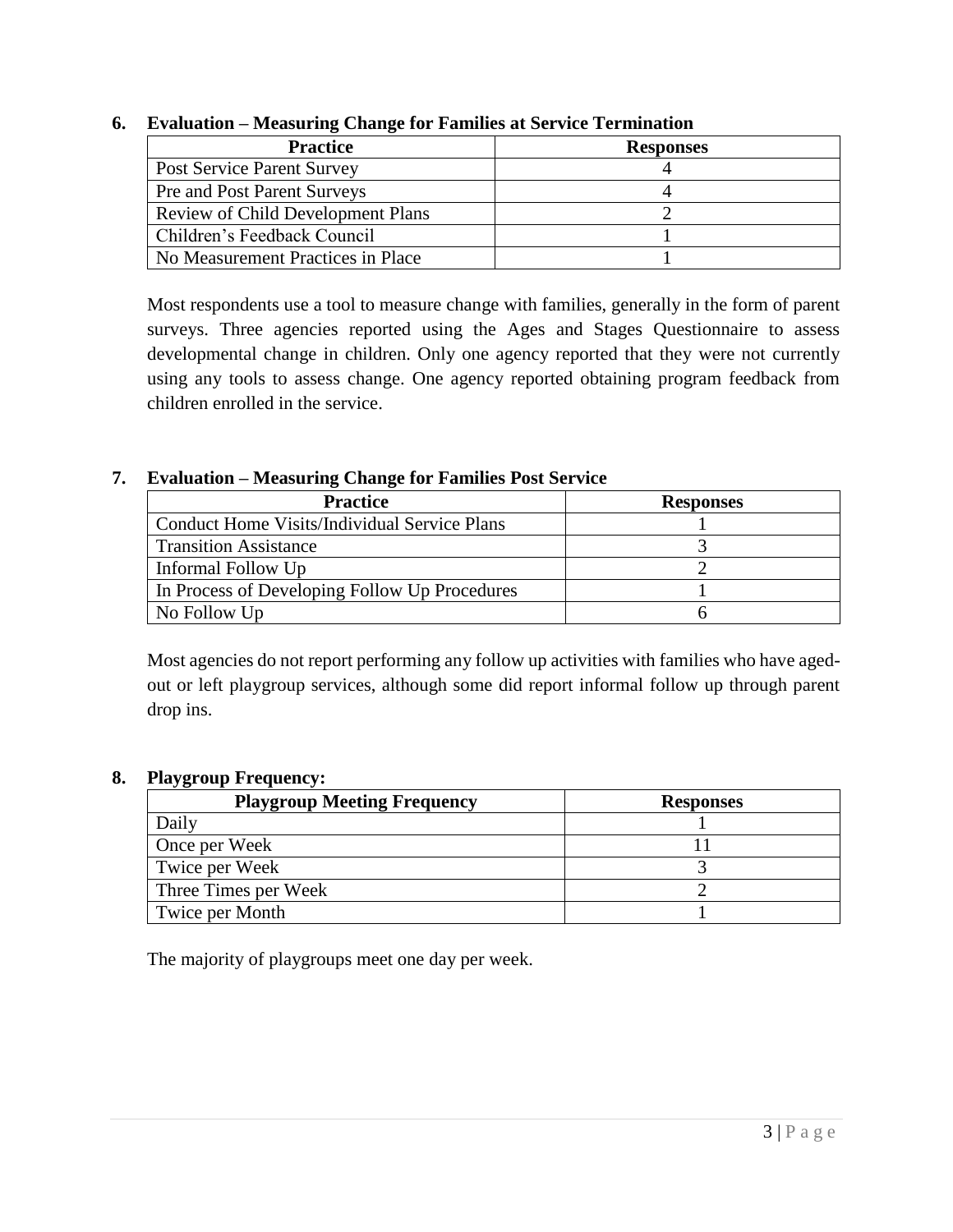#### **9. Playgroup Session Length:**

| <b>Playgroup Session Length</b> | <b>Responses</b> |
|---------------------------------|------------------|
| One Hour                        |                  |
| One and a Half Hours            |                  |
| Two Hours                       |                  |
| Two and a Half Hours            |                  |
| Three Hours                     |                  |

The majority of playgroups meet for two hours per session.

#### **10. Playgroup Session, Program Length.**

| <b>Playgroup Program Length</b>           | <b>Responses</b> |
|-------------------------------------------|------------------|
| Year Round                                |                  |
| School Year Only                          |                  |
| 40 Weeks (two semesters of 20 weeks each) |                  |
| 35 Weeks                                  |                  |
| 10 Weeks                                  |                  |
| 8-12 Weeks                                |                  |
| No answer                                 |                  |

Based on playgroup type, there was wide variation of the duration of the playgroup program length. Program length varied based on target population served and program aims. Programs aimed at integrating new families into the community are of shorter duration than those playgroups that target school readiness.

#### **11. Playgroup Session Activities and Routines**:

Only one responded replied that playgroup session activities varied by session. All other respondents reported a typical playgroup routine of the following, with slight changes based on developmental age of the child: Free play, clean up, circle time, wash hands, reading time, art, outdoor play, and closing transition.

#### **12. Playgroup Curriculum**

| <b>Response</b> | Does the Playgroup Use a<br><b>Purchased Curriculum?</b> | Did the Agency Create a<br>Curriculum? |
|-----------------|----------------------------------------------------------|----------------------------------------|
| Yes             |                                                          |                                        |
| No              |                                                          |                                        |
| No Answer       |                                                          |                                        |

**Purchased Curriculum:** Mother Goose on the Loose,<http://www.mgol.net/> Creative Curriculum,<http://teachingstrategies.com/curriculum/>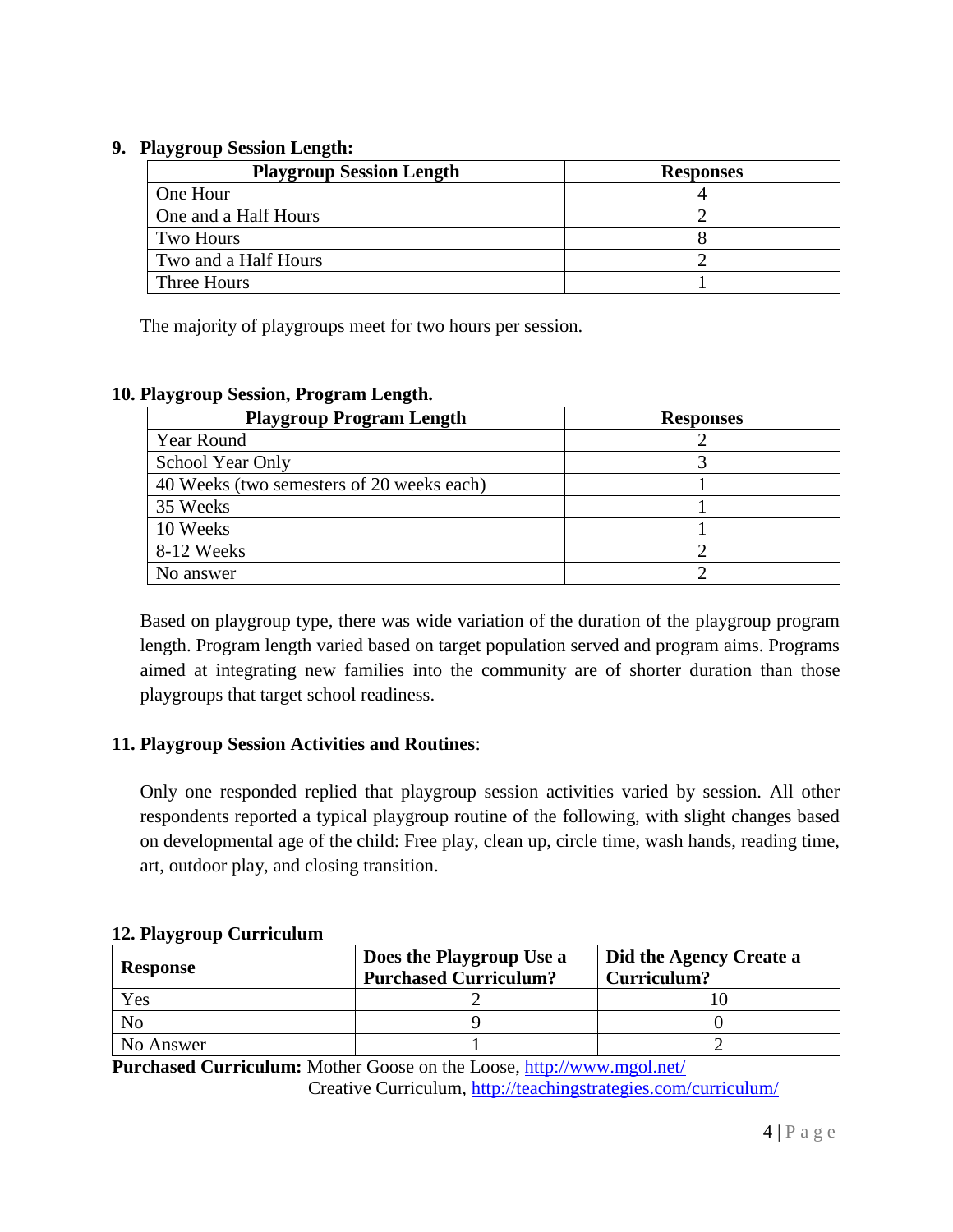If the agency created a curriculum, what resources were used to develop it?

| <b>Sources</b>                                                              | <b>Responses</b> |
|-----------------------------------------------------------------------------|------------------|
| Based on child interest, research topics online, books, or other curriculum |                  |
| resources                                                                   |                  |
| Partnered with Early Childhood Degreed Staff Person                         |                  |
| <b>Based on ASQ Child Results</b>                                           |                  |
| Every Child Ready to Read Program                                           |                  |
| <b>Creative Curriculum</b>                                                  |                  |
| California Infant/Toddler Learning & Development Foundations and the        |                  |
| California Preschool Learning Foundations                                   |                  |
| Circle of Security and Strengthening Families                               |                  |

Most respondents reported using a variety of sources to tailor a curriculum to suit the needs of the children and families in the group.

#### **13. Playgroup Curriculum – Curriculum Goals**

| <b>Curriculum Goals</b>                                                         | <b>Responses</b> |
|---------------------------------------------------------------------------------|------------------|
| Empower parents to facilitate child development and support children's learning |                  |
| Increase child knowledge, social emotional competence                           |                  |
| Increase kindergarten readiness                                                 |                  |
| Build social supports for parents                                               |                  |
| Increase and support parent-child bonding                                       |                  |

Respondents most frequently reported that they chose and/or designed their curriculum to help parents facilitate their child's development and to support the child's early learning. Playgroups designed to connect parents to the community focused on building social supports for families.

#### **14**. **Playgroup Waiting Lists**

Five respondents reported that they did not maintain a waiting list for playgroup services as they had the capacity to serve all families who applied for services. Seven agencies reported maintaining waitlists for services. Reported waitlists were as low as one to five weeks, to as high as six to nine months

| $\ddot{\phantom{0}}$<br><b>Participant</b> | Average | <b>Highest</b> | Lowest |
|--------------------------------------------|---------|----------------|--------|
| Facilitator                                |         |                |        |
| Aide                                       |         |                |        |
| Parent                                     |         |                |        |
| Child                                      |         |                |        |

#### **15**. **Playgroup Group Size**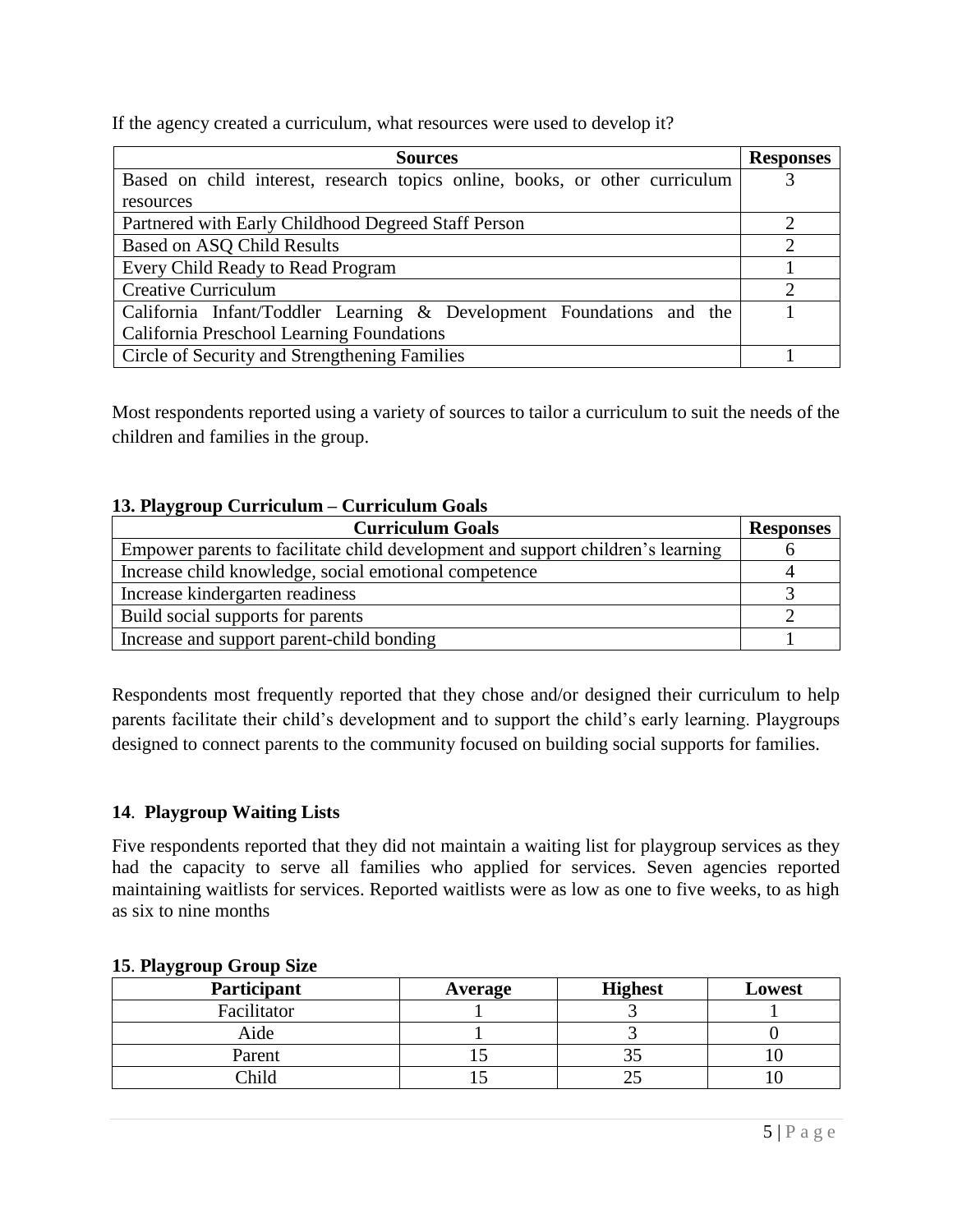The majority of respondents use just one facilitator per group, with three respondents using two facilitators per group, and one respondent using three facilitators per group. Two groups reported that they did not use aides with their playgroups. The maximum group size was thirty-five parents and children, but the most commonly reported group size was fifteen parents and children.

| 16. Playgroup Facilitator Practices and Characteristics |  |
|---------------------------------------------------------|--|
|---------------------------------------------------------|--|

| <b>Practice</b>                                              | <b>Response</b> |
|--------------------------------------------------------------|-----------------|
| Dedicated facilitator, parents do not share facilitator role |                 |
| 2 or More co-facilitators in conjunction with parent partner |                 |
| 1 Dedicated facilitator with parent assistant                |                 |

Five respondents stated that the facilitator performed their function solely and that they did not share the role with parents. The other respondents using parents as assistants to help set up or cleanup before or after playgroup activities. A few respondents reported using parents to lead story time or singing activities.

| <b>Facilitator Background</b>       | <b>Responses</b> |
|-------------------------------------|------------------|
| Paraprofessional                    |                  |
| Early Childhood Degree              |                  |
| <b>Licensed Therapist</b>           |                  |
| Teacher                             |                  |
| Masters in Infant Mental Health     |                  |
| <b>Educational Psychology</b>       |                  |
| Librarian                           |                  |
| <b>Child Development Specialist</b> |                  |

The majority of respondents reported that the facilitator possessed an early childhood degree. The second most commonly used facilitators were teachers and paraprofessionals.

#### **17. Playgroup Venue – Site and Cost**

Nine respondents stated that their playgroup venue was located on the program site. Three reported using a school based site. Three others reported using public space such as a public park or local library. One program reported using a recreation center. Eleven respondents stated that the venue was use at no cost due to using donated or public space. Four reported wholly owning the venue, and three playgroup sites reported renting the site, with rental cost ranging from \$750 per month to \$1900 per month.